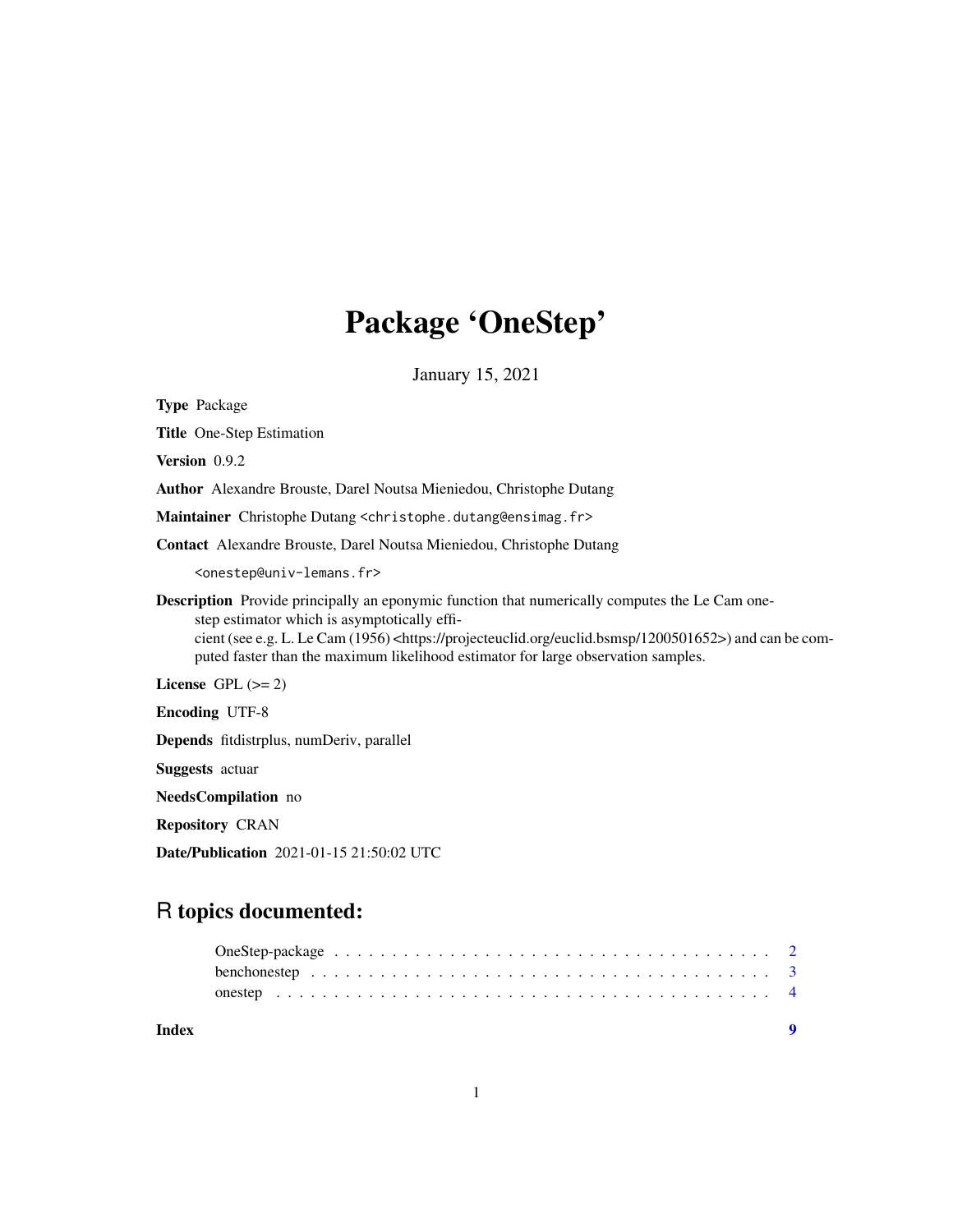<span id="page-1-0"></span>OneStep-package *One-Step Estimation*

#### Description

Provide principally an eponymic function that numerically computes the Le Cam one-step estimator which is asymptotically efficient (see e.g. L. Le Cam (1956) <https://projecteuclid.org/euclid.bsmsp/1200501652>) and can be computed faster than the maximum likelihood estimator for large observation samples.

#### Details

The DESCRIPTION file:

Index of help topics:

| benchonestep    | Performing benchmark of one-step MLE against |
|-----------------|----------------------------------------------|
|                 | other methods                                |
| onestep         | Executing Le Cam's one-step estimation       |
| OneStep-package | One-Step Estimation                          |

#### Author(s)

Alexandre Brouste, Darel Noutsa Mieniedou, Christophe Dutang Maintainer: Christophe Dutang <christophe.dutang@ensimag.fr>

#### References

L. LeCam (1956). *On the asymptotic theory of estimation and testing hypothesis*. In: Proceedings of 3rd Berkeley Symposium I, pages 355-368.

#### See Also

See [fitdistrplus](#page-0-0) for classic MLE, MME,...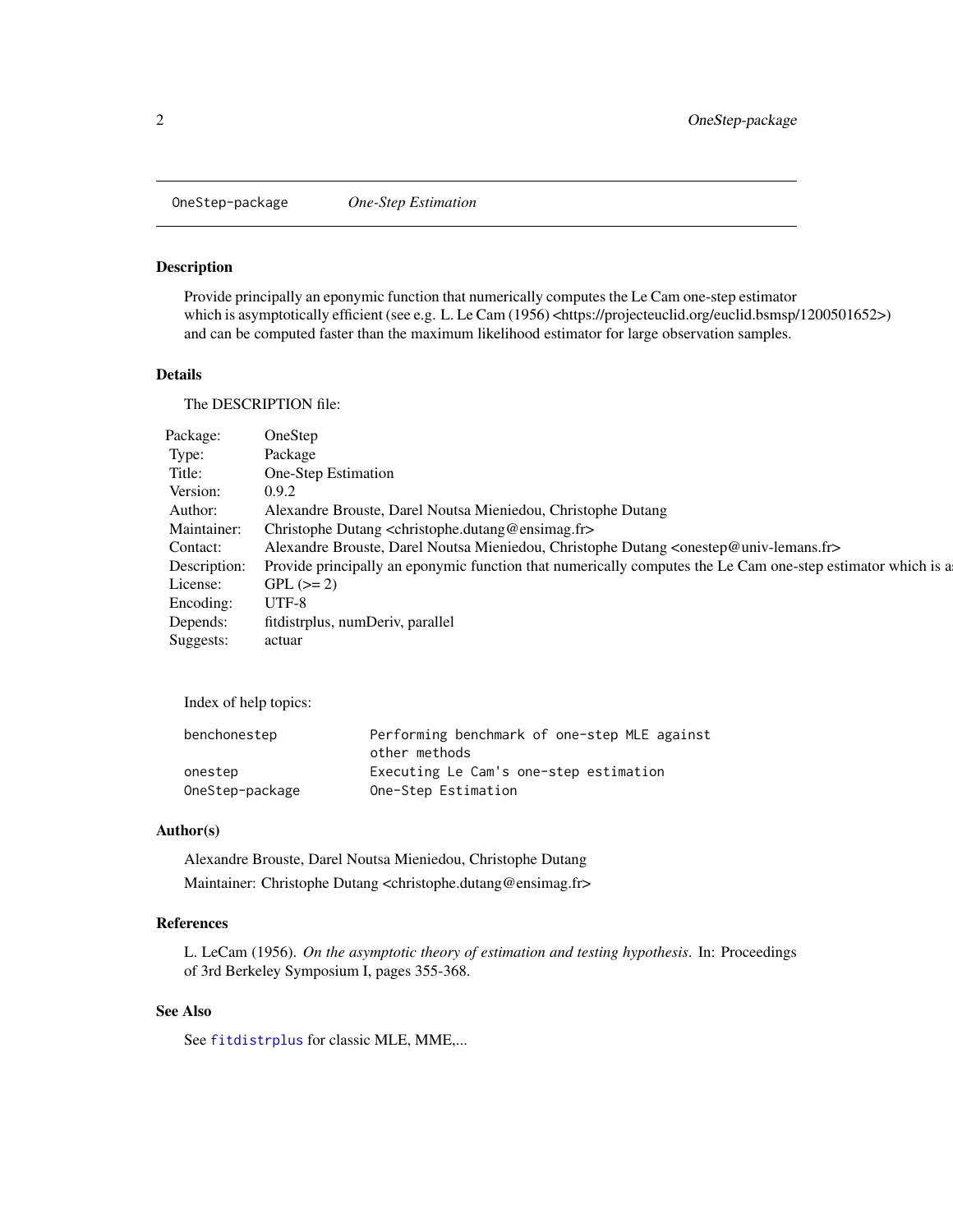#### <span id="page-2-0"></span>Description

benchonestep performs a benchmark of one-step MLE against other methods on a given dataset. benchonestep.replicate repeats several times the procedure: data random generation and benchmark through benchonestep.

#### Usage

```
benchonestep(data, distr, methods, init, weights=NULL,...)
benchonestep.replicate(nsample, nbsimu, distr, methods=NULL, echo=FALSE, ncpus=1, ...)
```
#### Arguments

| A numeric vector of length n                                                                                                                                                                                                                                        |
|---------------------------------------------------------------------------------------------------------------------------------------------------------------------------------------------------------------------------------------------------------------------|
| A character string "name" naming a distribution for which the corresponding<br>density function dname and the corresponding distribution function pname must<br>be classically defined.                                                                             |
| A vector of methods: character among "mme", "mle", "onestep" (can be ab-<br>breviated).                                                                                                                                                                             |
| A named list for the intial guess method.                                                                                                                                                                                                                           |
| An optional vector of weights to be used in the fitting process. Should be NULL<br>or a numeric vector with strictly positive integers (typically the number of oc-<br>curences of each observation). If non-NULL, weighted MLE is used, otherwise<br>ordinary MLE. |
| unused for benchonestep; true parameters passed to rdistr for benchonestep. replicate                                                                                                                                                                               |
| a numeric for the sample size.                                                                                                                                                                                                                                      |
| a numeric for the replication number.                                                                                                                                                                                                                               |
| a logical to display or not some traces of benchmarking.                                                                                                                                                                                                            |
| Number of processes to be used in parallel operation: typically one would fix it<br>to the number of available CPUs.                                                                                                                                                |
|                                                                                                                                                                                                                                                                     |

#### Value

A matrix with estimate and time in seconds per method for benchonestep; an array with estimates, times, errors in seconds per method, per simulation for benchonestep.replicate.

#### Author(s)

Alexandre Brouste, Darel Noutsa Mieniedou, Christophe Dutang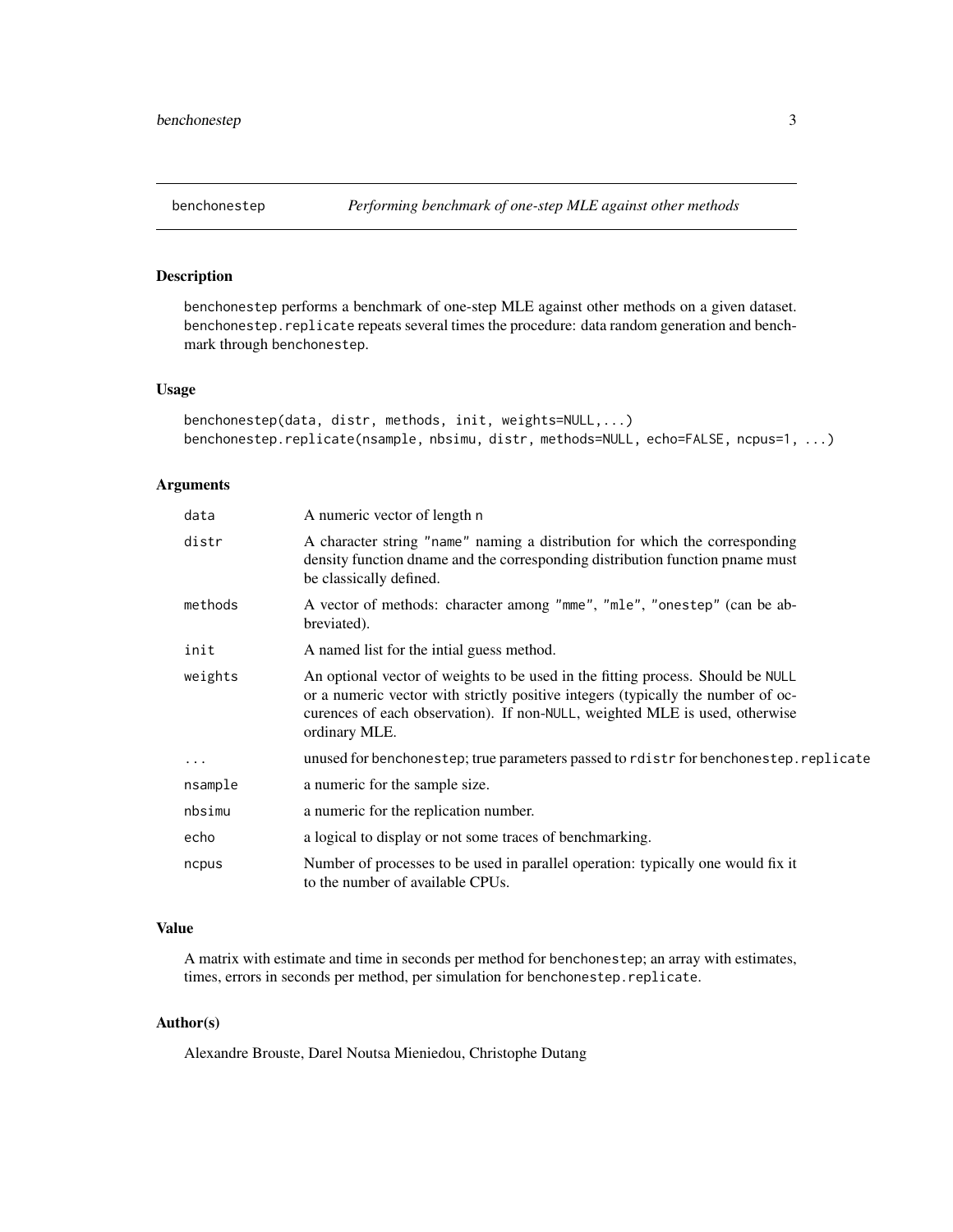#### <span id="page-3-0"></span>References

L. LeCam (1956). *On the asymptotic theory of estimation and testing hypothesis*. In: Proceedings of 3rd Berkeley Symposium I, pages 355-368.

#### Examples

```
n < -1000set.seed(1234)
x \leftarrow rbeta(n, 3, 2)
benchonestep(x, "beta", c("mle", "one"))
```
onestep *Executing Le Cam's one-step estimation*

#### Description

Executing Le Cam's one-step estimation based on Le Cam (1956) and Kamatani and Uchida (2015).

#### Usage

```
onestep(data, distr, method, init, weights = NULL,
 keepdata = TRUE, keepdata.nb=100, control=list(), ...)
```
#### Arguments

| data        | A numeric vector of length n                                                                                                                                                                                                                                                |
|-------------|-----------------------------------------------------------------------------------------------------------------------------------------------------------------------------------------------------------------------------------------------------------------------------|
| distr       | A character string "name" naming a distribution for which the corresponding<br>density function dname and the corresponding distribution function pname must<br>be classically defined.                                                                                     |
| method      | A character string coding for the fitting method: "closed formula" for explicit<br>one-step and "numeric" for numeric computation. The default method is the<br>"closed formula".                                                                                           |
| init        | A named list for the user initial guess estimation.                                                                                                                                                                                                                         |
| weights     | an optional vector of weights to compute the final likelihood. Should be NULL<br>or a numeric vector with strictly positive integers (typically the number of oc-<br>curences of each observation).                                                                         |
| keepdata    | a logical. If TRUE, dataset is returned, otherwise only a sample subset is returned.                                                                                                                                                                                        |
| keepdata.nb | When keepdata=FALSE, the length $(>1)$ of the subset returned.                                                                                                                                                                                                              |
| control     | a list of control parameters. Currently, param <sub><math>\pm</math></sub> is used when the characteris-<br>tic function is needed, delta is used when the subsample of size n^delta is<br>randomly selected for the initial guess in the generic Le Cam's one step method. |
| $\cdots$    | further arguments passe to melodist in case it is used.                                                                                                                                                                                                                     |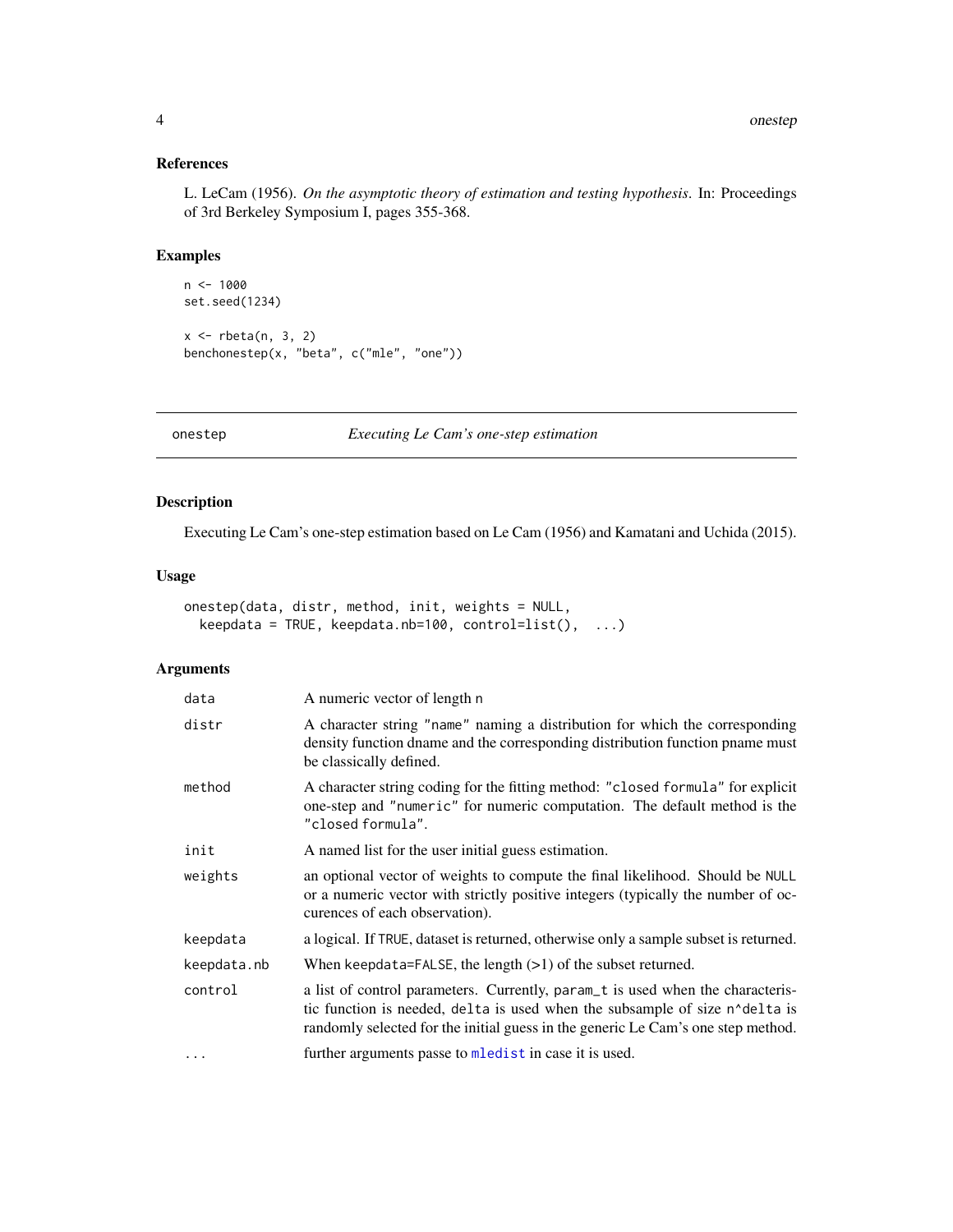#### <span id="page-4-0"></span>onestep 5

#### Details

The Le Cam one-step estimation procedure is based on an initial sequence of guess estimators and a Fisher scoring step or a single Newton step on the loglikelihood function. For the user, the function onestep chooses automatically the best procedure to be used. The function OneStep presents internally several procedures depending on whether the sequence of initial guess estimators is in a closed form or not, and on whether the score and the Fisher information matrix can be elicited in a closed form. "Closed formula" distributions are treated with explicit score and Fisher information matrix (or Hessian matrix). For all other distributions, if the density function is well defined, the numerical computation (NumDeriv) of the Newton step in Le Cam's one-step is proposed with an initial sequence of guess estimators which is the sequence of maximum likelihood estimators computed on a subsample.

#### Value

onestep returns an object of class "onestep" inheriting from "fitdist" So, it is a list with the following components:

| estimate    | the parameter estimates.                                                                                                                                                                |
|-------------|-----------------------------------------------------------------------------------------------------------------------------------------------------------------------------------------|
| method      | the character string coding for the fitting method : "closed formula" for closed-<br>form MLE or closed-form one-step, "numeric" for numeric computation of the<br>one-step estimation. |
| sd          | the estimated standard errors, NA if numerically not computable or NULL if not<br>available.                                                                                            |
| cor         | the estimated correlation matrix, NA if numerically not computable or NULL if<br>not available.                                                                                         |
| <b>VCOV</b> | the estimated variance-covariance matrix, NULL if not available.                                                                                                                        |
| loglik      | the log-likelihood.                                                                                                                                                                     |
| aic         | the Akaike information criterion.                                                                                                                                                       |
| bic         | the the so-called BIC or SBC (Schwarz Bayesian criterion).                                                                                                                              |
| n           | the length of the data set.                                                                                                                                                             |
| data        | the data set.                                                                                                                                                                           |
| distname    | the name of the distribution.                                                                                                                                                           |
| dots        | the list of further arguments passed in  to be used.                                                                                                                                    |
| convergence | an integer code for the convergence: 0 indicates successful convergence (from<br>explicit formula or not). 10 indicates an error.                                                       |
| discrete    | the input argument or the automatic definition by the function to be passed to<br>functions gofstat, plotdist and cdfcomp.                                                              |
| weights     | the vector of weigths used in the estimation process or NULL.                                                                                                                           |
|             |                                                                                                                                                                                         |

Generic functions inheriting from "fitdist" objects:

print The print of a "onestep" object shows few traces about the fitting method and the fitted distribution.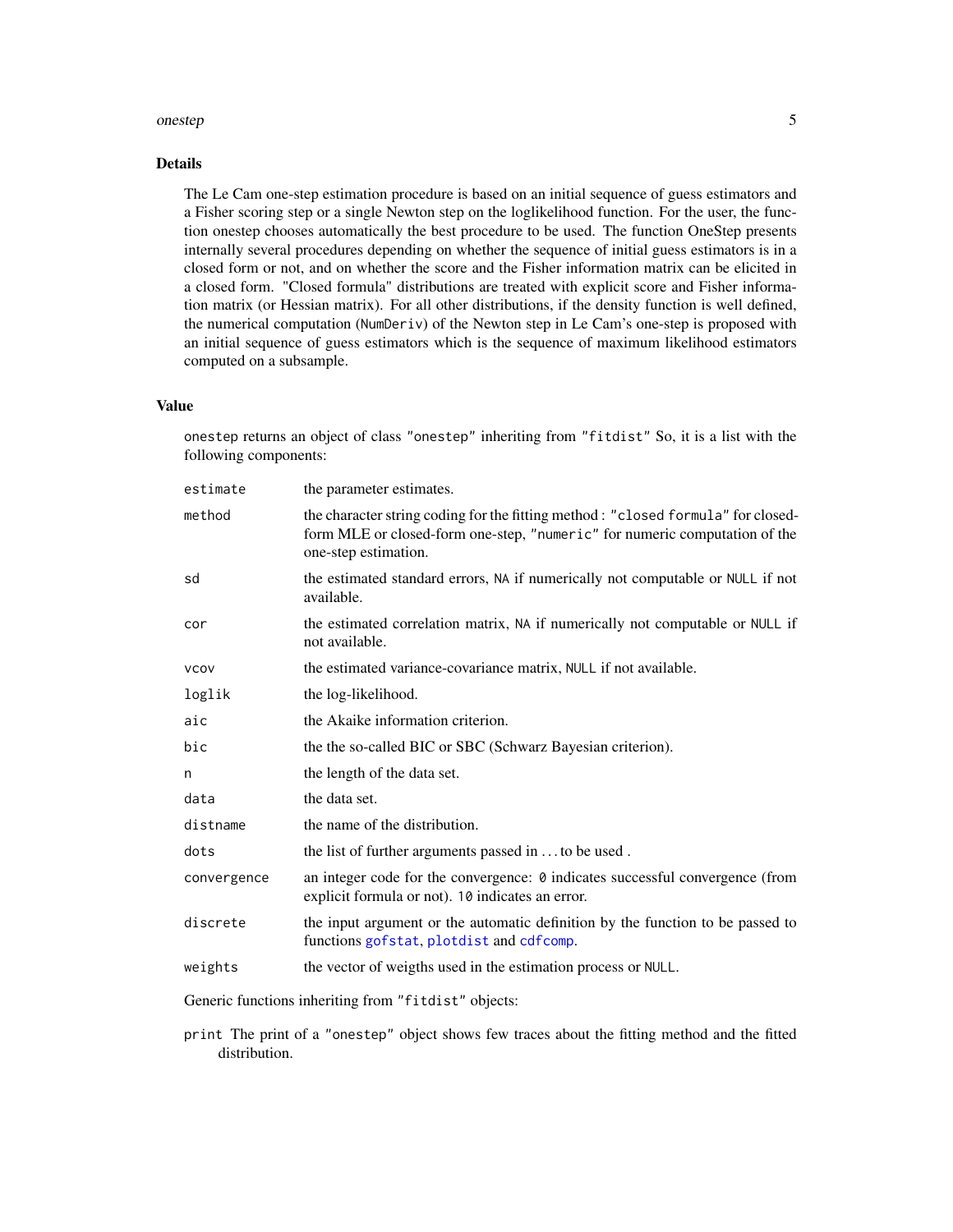- <span id="page-5-0"></span>summary The summary provides the parameter estimates of the fitted distribution, the log-likelihood, AIC and BIC statistics and when the maximum likelihood is used, the standard errors of the parameter estimates and the correlation matrix between parameter estimates.
- plot The plot of an object of class "onestep" returned by fitdist uses the function [plotdist](#page-0-0). An object of class "onestep" or a list of objects of class "onestep" corresponding to various fits using the same data set may also be plotted using a cdf plot (function [cdfcomp](#page-0-0)), a density plot(function [denscomp](#page-0-0)), a density Q-Q plot (function [qqcomp](#page-0-0)), or a P-P plot (function [ppcomp](#page-0-0)).

logLik Extracts the estimated log-likelihood from the "onestep" object.

vcov Extracts the estimated var-covariance matrix from the "onestep" object.

coef Extracts the fitted coefficients from the "onestep" object.

#### Author(s)

Alexandre Brouste, Christophe Dutang, Darel Noutsa Mieniedou

#### References

L. Le Cam (1956). *On the asymptotic theory of estimation and testing hypothesis*, In: Proceedings of 3rd Berkeley Symposium I, 355-368.

I.A. Koutrouvelis (1982). *Estimation of Location and Scale in Cauchy Distributions Using the Empirical Characteristic Function*, Biometrika, 69(1), 205-213.

U. Grenander (1965). *Some direct estimates of the mode*, Annals of Mathematical Statistics, 36, 131-138.

K. Kamatani and M. Uchida (2015). *Hybrid multi-step estimators for stochastic differential equations based on sampled data*, Stat Inference Stoch Process, 18(2), 177-204.

Ye and Chen (2017). *Closed-Form Estimators for the Gamma Distribution Derived From Likelihood Equations*, The American Statistician, 71(2), 177-181.

#### See Also

See Also as [mledist](#page-0-0) and [fitdist](#page-0-0) in fitdistrplus.

#### Examples

```
n <- 1000
set.seed(1234)
##1. Gamma
theta \leftarrow c(2, 3)
o.sample <- rgamma(n, shape=theta[1], rate=theta[2])
#Default method
onestep(o.sample, "gamma")
#User initial sequence of guess estimator
# See : Ye and Chen (2017)
```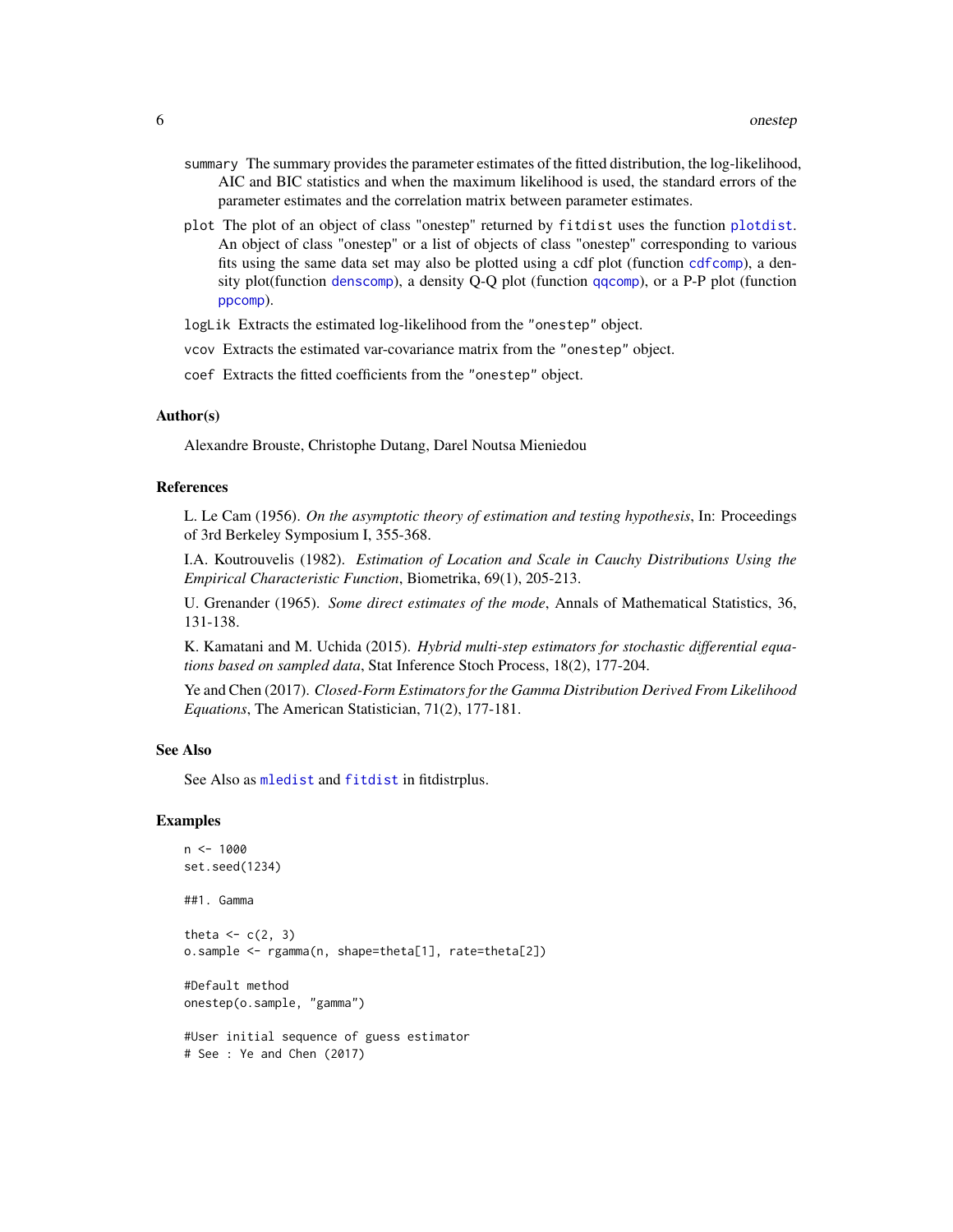#### onestep 7 and 2008 and 2008 and 2008 and 2008 and 2008 and 2008 and 2008 and 2008 and 2008 and 2008 and 2008 and 2008 and 2008 and 2008 and 2008 and 2008 and 2008 and 2008 and 2008 and 2008 and 2008 and 2008 and 2008 and 2

```
qtmp<- sum(o.sample*log(o.sample))-sum(log(o.sample))*mean(o.sample)
alphastar<-sum(o.sample)/qtmp
betastar<-qtmp/length(o.sample)
thetastar<-list(shape=alphastar,rate=1/betastar)
onestep(o.sample, "gamma", init=thetastar)
#Numerical method (for comparison)
onestep(o.sample, "gamma", method="numeric")
##2.Beta
theta <-c(0.5, 1.5)o.sample <- rbeta(n, shape1=theta[1], shape2=theta[2])
onestep(o.sample, "beta")
##3. Cauchy
theta <-c(2, 3)o.sample <- rcauchy(n, location=theta[1], scale=theta[2])
onestep(o.sample, "cauchy")
#User initial sequence of guess estimator
#See Koutrouvelis (1982).
t < -1/4Phi <- mean(exp(1i*t*o.sample))
S \leftarrow \text{Re}(\text{Phi})Z < -Im(Phi)thetastar<-list(location=atan(Z/S)/t,scale=-log(sqrt(S^2+Z^2))/t)
onestep(o.sample, "cauchy", init=thetastar)
##Chi2
theta<-5
o.sample<-rchisq(n,df=theta)
onestep(o.sample,"chisq")
#User initial sequence of guess estimator
#See Grenander (1965).
p<-n^(2/7)
k<-floor(n^(3/5))
Dstar<-sort(o.sample)
Dk1 <- Dstar[(1+k):n]
Dk2 <- Dstar[1:(n-k)]
sigma.star<-1/2*sum((Dk1+Dk2)*(Dk1-Dk2)^(-p))/sum((Dk1-Dk2)^(-p))+2
onestep(o.sample,"chisq",init=list(df=sigma.star))
```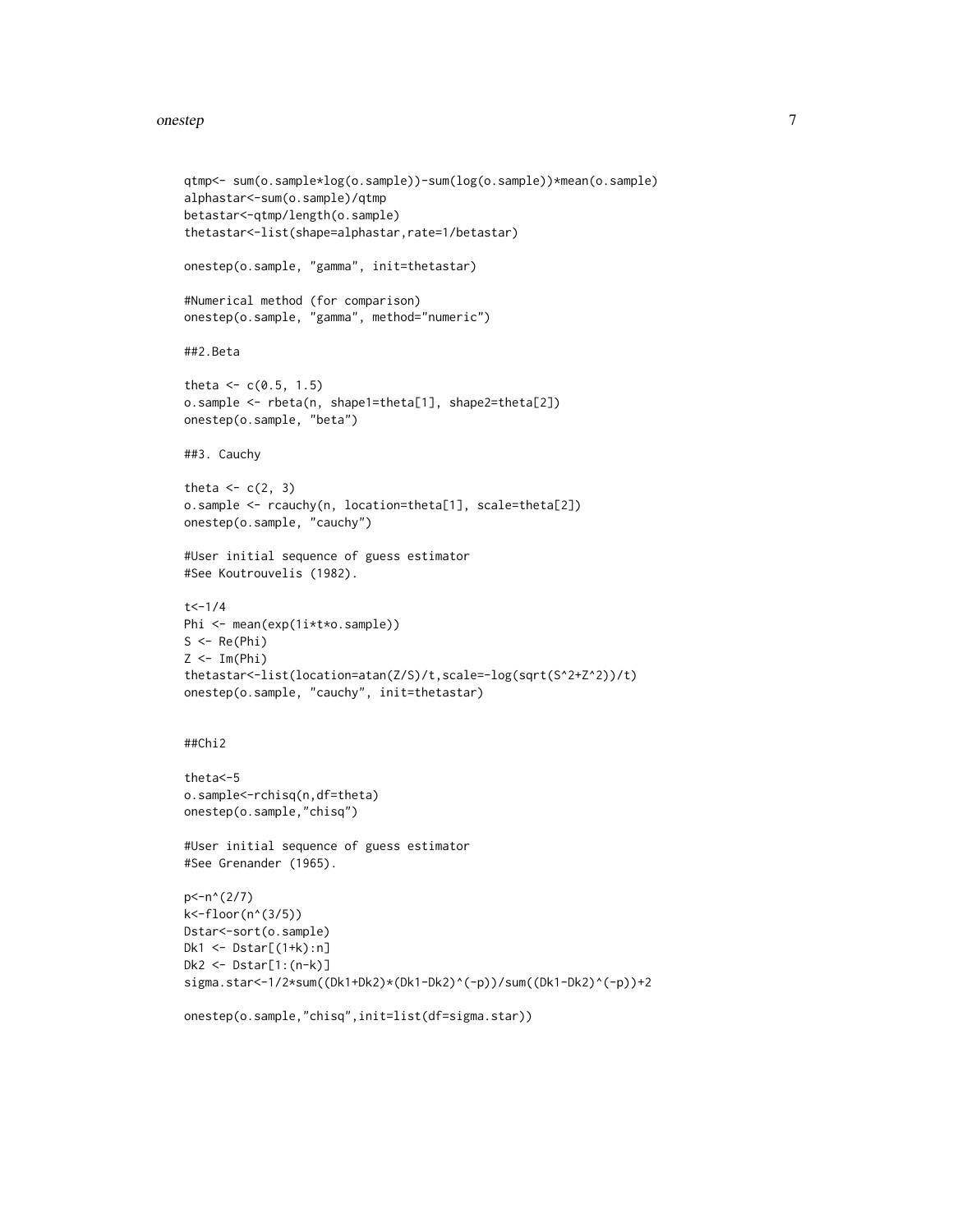#### 8 onestep and the state of the state of the state of the state of the state of the state of the state of the state of the state of the state of the state of the state of the state of the state of the state of the state of

```
#Negative Binomial
theta <-c(1, 5)o.sample <- rnbinom(n, size=theta[1], mu=theta[2])
onestep(o.sample, "nbinom")
#Generic (dweibull2)
theta <-c(0.8, 3)dweibull2 <- function(x, shape, scale, log=FALSE)
  dweibull(x = x, shape = shape, scale = scale, log = log)
o.sample <- rweibull(n, shape = theta[1], scale = 1/theta[2])
onestep(o.sample, "weibull2", method="numeric",
  init=list(shape=1, scale=1))
```